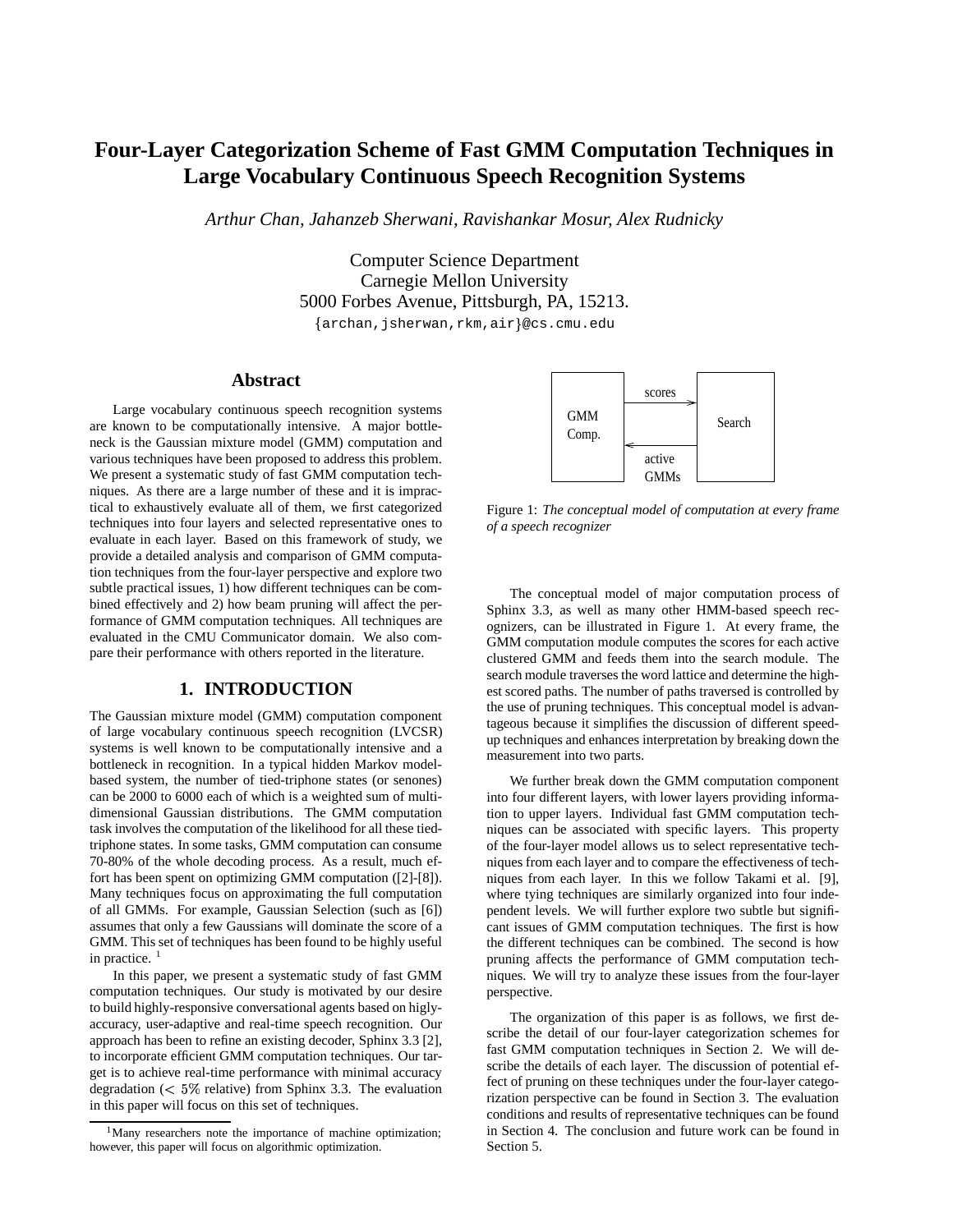

Figure 2: *Illustrated Four-Layer Categorization Scheme.*

# **2. FOUR-LAYER CATEGORIZATION SCHEME FOR FAST GMM COMPUTATION**

We will describe the proposed categorization scheme in this section and the scope of our study.

#### **2.1. FRAME-LAYER ALGORITHMS**

Algorithms that decide whether a frame's GMM scores should be computed or skipped are categorized as frame-layer algorithms. In our discussion, we will assume the score of a skipped frame will be copied from the most recently computed frame.<sup>2</sup> The simplest example is to compute frame scores only every other frame, which we call this simple down-sampling (SDS). It is evaluated in [4].

Other than SDS, we also evaluate another scheme in which a VQ codebook is trained from all means of GMMs of a set of trained acoustic models. Then, in decoding, every frame's feature vector is quantized using that codebook. A frame is skipped only if its feature vector was quantized to a codeword which is the same as that of the previous frame. We call this method VQ-based Down-Sampling (VQDS) and it is slightly different from the work in [4] because we made use of acoustic modeling information in the algorithm.

#### **2.2. GMM-LAYER ALGORITHMS**

Algorithms that ignore some GMMs in the computation in each computed frame are assigned to the GMM-layer. One representative technique is context-independent (CI) GMM-based GMM selection (CIGMMS) proposed by Lee et al. in Julius [5]. Briefly the algorithm can be implemented as follows.<sup>3</sup>. At every frame, CI GMMs' scores are first computed and a beam is applied to these scores. For all context-dependent (CD) GMMs, if the corresponding CI GMM's score is within the beam, compute the detail CD GMM's score. If not, the CD GMM's score is backed-off by the corresponding CI GMM's score.

This scheme is highly effective in reducing GMM computation. However, because some scores are backed-off, they become the same when they are fed into the search module. As a consequence, beam pruning becomes less effective. We will explore this further in Section 3.

#### **2.3. GAUSSIAN-LAYER ALGORITHMS**

Usually only a few Gaussians will dominate the likelihood of a GMM and different techniques are used to decide which Gaussian dominates the likelihood computation. We categorize these techniques as part of the Gaussian layer. Generally a rough model, either vector-quantizer (VQ) [6], sub-vectorquantizer( $SVO$ ) [2] or kd-tree [4] is first used to decide which Gaussian should be computed in the GMM. Hence, these techniques are also called Gaussian selection.

The major issue in using any Gaussian selection techniques is the need to trade-off between rough model computation (e.g. the VQ codebook) and accuracy degradation. Usually, a more detailed model (e.g., a higher-ordered VQ codebook) gives better accuracy, but results in more computation.

In this study, we focused on two techniques which made use of simple VQ as a Gaussian selector (VQGS) [6] and SVQ as a Gaussian selector (SVQGS) [2]. We ignored tree-based techniques because of the practical difficulty in then applying adaptation techniques such as Maximum Likelihood Linear Regression (MLLR).

#### **2.4. COMPONENT-LAYER ALGORITHMS**

As in the full-feature space, the distribution of features in a projection of the full-space (or subspace) can be approximated as a GMM. The full-space likelihood can thus be obtained by summing individual sub-spaces likelihood. Similar to situation in the full-space, only few Gaussians will dominate the subspace likelihood in a particular subspace. Therefore, techniques can be used to choose the best Gaussians in individual subspaces and combined them. We categorize algorithms which make use of this fact to be component-layer algorithm. We will focus one representative technique in this layer, sub-vector quantization (SVQ) [8] in which VQ was used as a Gaussian selector in subspaces.

#### **2.5. RELATIONS BETWEEN THE 4 LAYERS**

Our categorization scheme results in a layered architecture for GMM computation and many fast GMM techniques can be categorized into one of the layers<sup>4</sup>. The advantage of this scheme is that one can follow a conceptual model when implementing different algorithms. It also simplifies the studies of interaction of different schemes. For example, once we understand that two techniques are in the same-layer (such as VQGS and SVQGS), we will probably not want to implement them in the same system, as that can only result in higher overhead.

# **3. PRUNING AND FAST GMM COMPUTATION ALGORITHMS**

The performance of fast GMM computation techniques is usually less effective when a tighter beam is used in search. From the perspective of our conceptual model, pruning can be regarded as a GMM-layer algorithm, and as such, only affects the layers above, namely, the GMM and frame layers.

We summarize the effect below.

*Relationship with Frame-Layer:* We assume skipped frames' scores are copied from previous frames' scores. However, the search module will decide whether a clustered-GMM is active or not based on pruning. There will be problematic situations where some GMMs are active in the current frame but deactivated in previous frame. Hence, recomputation of active states is necessary. When the beam is tight, recomputation

<sup>&</sup>lt;sup>2</sup>This implementation can preserve transition information.

 $3$ This is slightly different from [5] which use fix number instead of a beam.

<sup>&</sup>lt;sup>4</sup>We also note that some techniques has the characteristics of multiple layers.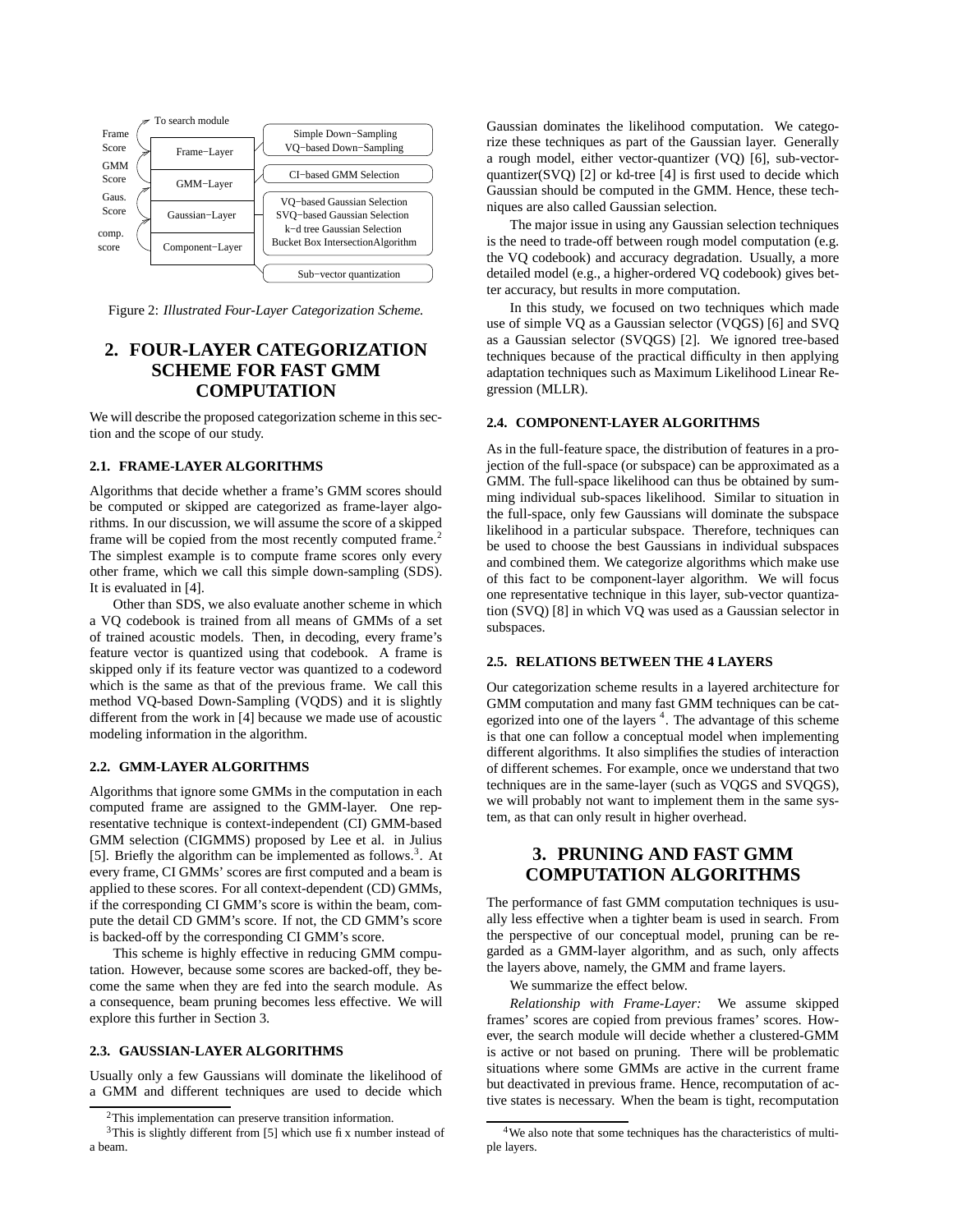can be time-consuming and can cancel out the computation gain obtained from down-sampling.<sup>5</sup>

*Relationship with GMM-Layer:* As the GMM's scores will feed into the search module, one observation is that if CIGMMS applied, the search time increases. If the CI scores' beam (mentioned in Section 2.2) is tight, CIGMMS will cause many CD-GMMs' scores to be the same and also narrows the range of scores. Hence, the search module will be more computationally intensive. In practice, this problem can be solved by tightening the Viterbi beam.

# **4. EXPERIMENTAL RESULTS**

GMM computation techniques were tested in the Communicator domain [1] using 85,735 utterances (about 60 hours of speech) to train the model. The model contains 2165 clusteredtriphone states, where each state is represented by a GMM with 32 mixtures and each mixture contains 39 feature components (12 mel-frequency cepstral coefficients (MFCC) +  $\Delta$  +  $\Delta\Delta$  + energies of each). The vocabulary size is 2001 words and results are evaluated using the 2001 Communicator test set that contains 1691 utterances.

The baseline recognizer we used is Sphinx 3.3 [2] in which tree-structured lexicons are used along with language model look-ahead. For our purposes, we further refined the recognizer by implementing techniques in fast GMM computation and phoneme-lookahead pruning. Our implementation of the latter part can be viewed as a simplified version of work by Ortman et al.  $[3]$ <sup>6</sup>

We report the performance in terms of the word error rate (WER), computation required for GMM computation (GMM), search (Srch) and overhead (Ovrd) in terms of real-time factor (RTF). All results are evaluated on a 1GHz Intel Pentium III with 256MB RAM. The word error rate of the baseline recognizer is 18.65% and it takes 5.85xRT in GMM computation and 0.95xRT in search with un-tuned beam sizes.

The final choice of algorithms depends on both the speed and accuracy of the recognition. To ensure practical validity, we consider a technique or a combination of techniques usable only if they cause less than 5% relative degradation with respect to the baseline recognizer.

We will present the comparison of all techniques with untuned pruning beams in Section 4.1. The results of the combination of algorithms in the four layers will be described in Section 4.3. Finally, the effect of pruning will be discussed in Section 4.4.

#### **4.1. COMPARISON OF REPRESENTATIVE TECH-NIQUES IN THE FOUR-LAYER CATEGORIZATION WITHOUT PRUNING.**

In this section, we evaluate the performance of different fast GMM algorithms. We followed the four-layer categorization scheme described in Section 2 and chose the following representative algorithms in each layer.

**Frame-layer:** 1) Simple down-sampling (SDS)[4], tuned with down-sampling ratio  $(D)$ .

2) VQ-based down-sampling (VQDS) (proposed in Section2.1), tuned with different size of  $VQ$  codebook.  $(SZ)$ 

**GMM-layer:** CI-based GMM selection (CIGMMS) [5], tuned with different beam thresholds  $\left( CIT\right)$  applied to the CI GMM scores.

**Gaussian-layer:** 1) VQ-based Gaussian selection (VQGS) [6], tuned with different VQ codebook sizes  $(SZ)$ .<sup>7</sup>

2) Sub-VQ-based Gaussian selection (SVQGS) [2], tuned with different VQ codebook sizes  $(SZ)$  when number of subvectors equal to 3.

**Component-layer:** Sub-vector quantization (SVQ) [8], we present results with different number of sub-vectors  $(NSV)$ when the codebook size is 4096.

These techniques have been selected because they are wellknown and are representative of their class; most other published techniques are derivatives. The results are tabulated in Table 1.

|                         | racio il companioni of raci chini companini recimiento |       |            |      |       |
|-------------------------|--------------------------------------------------------|-------|------------|------|-------|
| Algorithms              | WER                                                    | Total | <b>GMM</b> | Srch | Ovrd  |
| BL.                     | 18.65                                                  | 6.90  | 5.85       | 0.85 |       |
| $SDS(D = 2)$            | 19.10                                                  | 4.35  | 3.39       | 0.96 |       |
| $VQDS(SZ = 2^{12})$     | 18.89                                                  | 6.27  | 5.08       | 0.97 | 0.22  |
| $CIGMMS(CIT = 104)$     | 18.82                                                  | 3.25  | 1.18       | 2.06 |       |
| $VOGS(T = 1.5)$         | 18.95                                                  | 3.95  | 2.84       | 0.89 | 0.22. |
| $SVOGS(SVQT = 10^{-4})$ | 18.86                                                  | 4.11  | 2.62       | 1.49 | 0.49  |
| $SVO(NSV=13)$           | 18.69                                                  | 4.20  | 2.04       | 0.98 | 1.08  |

Table 1: *Comparison of Fast GMM Computation Techniques*

We note that CIGMMS gave us the best speed performance within the 5% degradation constraint (absolute WER below 19.55%). As mentioned in 3, there is a minor problem inherent in CIGMMS, where the range of GMM scores is narrowed. For example, at beam threshold  $10<sup>4</sup>$ , there is a 80% reduction in GMM computation but the search module requires 100% more time. Other techniques are less effective mainly because the overhead is too large. SVQ (with  $NSV = 13$ ), for example, is highly ineffective in terms of overhead.

### **4.2. COMPARISON WITH PREVIOUSLY REPORTED RESULTS**

Table 4 presents a comparison of fast GMM computation techniques from different sources. We found that some authors claim that the speed-up factor can be 9 (or 88.89% reduction); however, such techniques usually sacrifice about  $> 10\%$  accuracy. Bearing in mind that different researchers have varying goals (speed, accuracy), we include only those results that have less than 5% degradation from the baseline used by the authors. We observe that 75%-80% time reduction appears to be an upper bound on GMM computation time savings for a system with 2k-6k tied states.

| Algorithms            | GMM(Mix) | BL(RT) | Rel. Deg | RF.    |
|-----------------------|----------|--------|----------|--------|
| SDS[4]                | 3k(32)   |        |          | 30%    |
| $CIGMMS[5]^8$         | 2k(64)   | NA     | 7.5%     | 72.09% |
| VQGS[6]               | 110(64)  | NA     | $< 5\%$  | 80%    |
| VOGS[7]               | NA       | NA     | $< 5\%$  | 77%    |
| VQGS[10]              | 4K(16)   | NA     | $< 5\%$  | 51%    |
| $BBI[4]$ <sup>9</sup> | 3k(32)   | 2.2    | 5%       | 27%    |

When comparing different techniques appearing in the literature, it is important to be aware the use of the term "relative

<sup>5</sup>One can also deactivate the state. However, in our preliminary experiment, we found that deactivation can result in no valid paths at the final frame.

<sup>&</sup>lt;sup>6</sup>This work is open-source but still under development. A development version can be found at www.cs.cmu.edu/ $\sim$ archan.

<sup>&</sup>lt;sup>7</sup>We also implemented the dual ring constraint described by [7]. We found that the improvement is negligible.